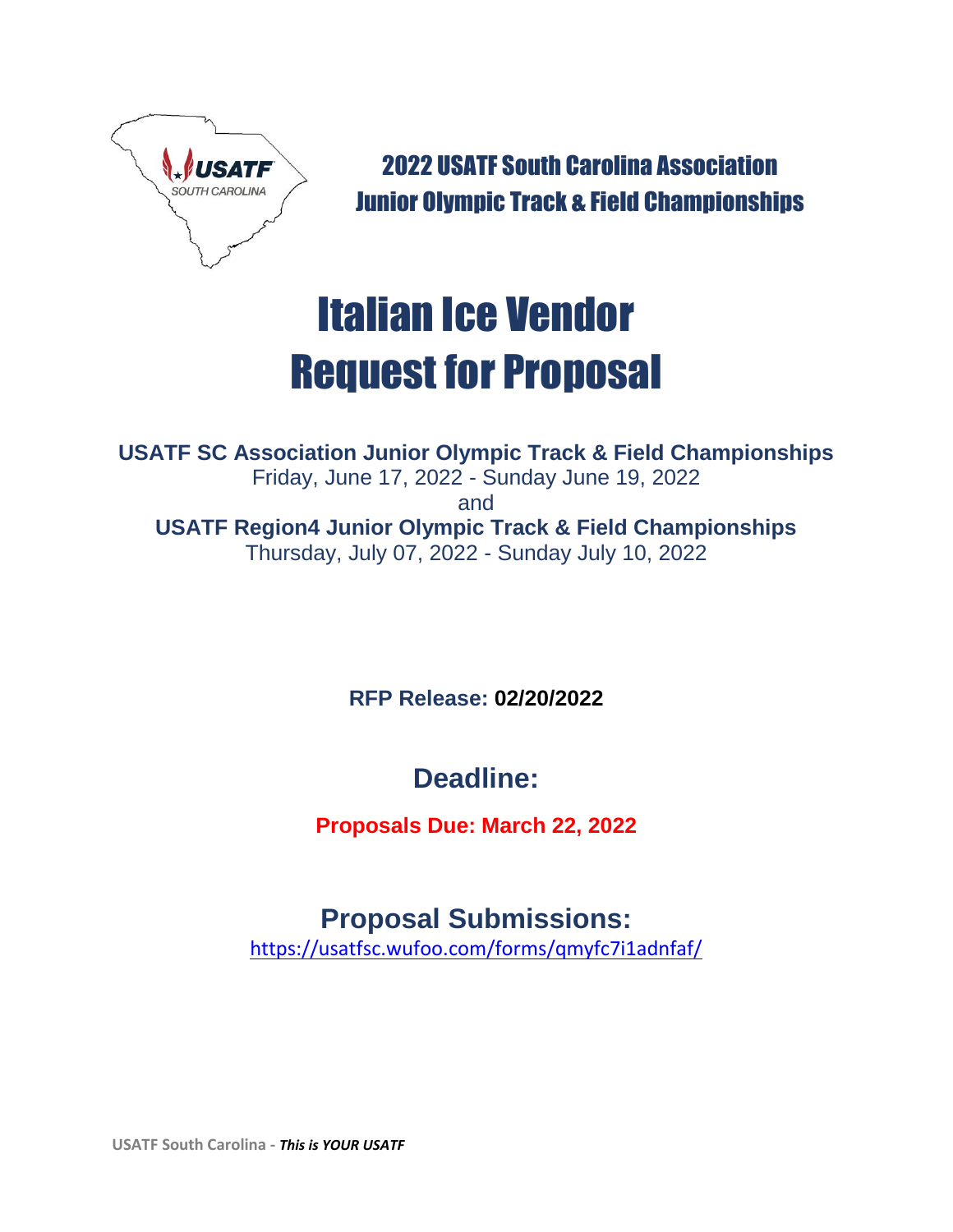





February 20, 2022

Dear Prospective Bidders:

USA Track and Field South Carolina (USATFSC) would like to formally invite you to submit a proposal to be the on-site Italian Ice vendor for the 2022 USATFSC Association Junior Olympic Track & Field Championships and the 2022 USATF Region4 Junior Olympic Track & Field Championships. Both events are being contested at Winthrop University, in Rock Hill, SC.

Included in this packet is information about USATF, about USATFSC, detailed information about the championship, requirements necessary to submit a proposal, and a link for proposal submissions.

Proposals are due to USATFSC no later than 11:45pm EDT, March 22, 2022. All proposals shall be reviewed and analyzed by the USATFSC JO Selection Subcommittee (Selection Subcommittee). Final approval rests with the USATFSC Youth Committee. Vendors shall be notified of the selection decision no later than March 25, 2022.

To ensure a first-class championship event for our athletes, teams, coaches, and spectators, it is critical that you reference all topics in the bid documents when preparing your proposal. Thank you for your interest in these events, and USATFSC truly appreciates your consideration of this invitation.

We are fully aware of the time and efforts required in preparing a proposal and are grateful for your consideration and commitment. Should you have any questions or concerns during this process please do not hesitate to contacts us.

USATFSC Youth Committee; USATFSC JO Selection Subcommittee [youth@southcarolina.usatf.org](mailto:youth@southcarolina.usatf.org)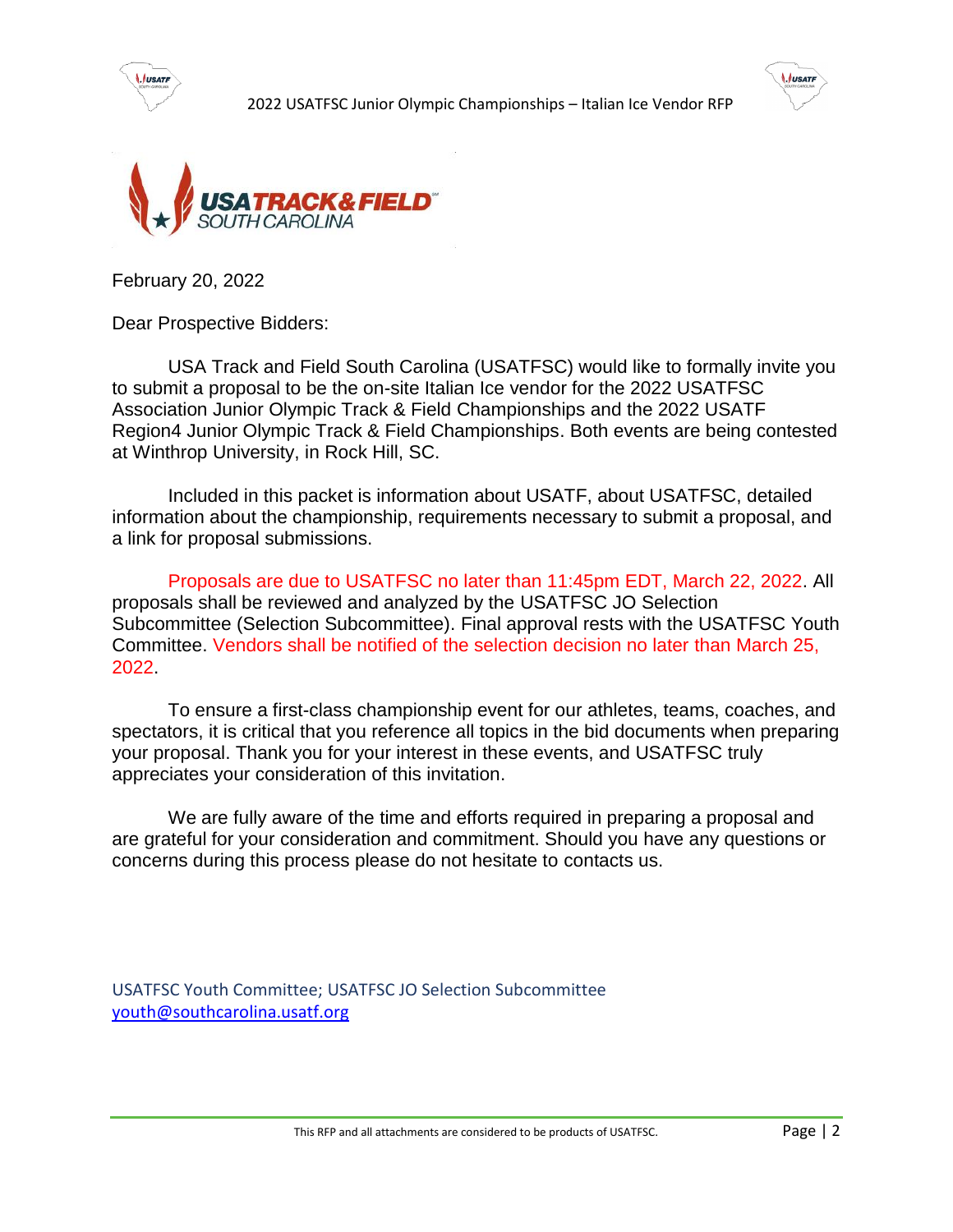



## **Table of Contents**

| I.        |  |  |
|-----------|--|--|
| Α.        |  |  |
| <b>B.</b> |  |  |
| C.        |  |  |
| D.        |  |  |
| Н.        |  |  |
| III.      |  |  |
| А.        |  |  |
| В.        |  |  |
| C.        |  |  |
| D.        |  |  |
| F.        |  |  |
| F.        |  |  |
| G.        |  |  |
| Η.        |  |  |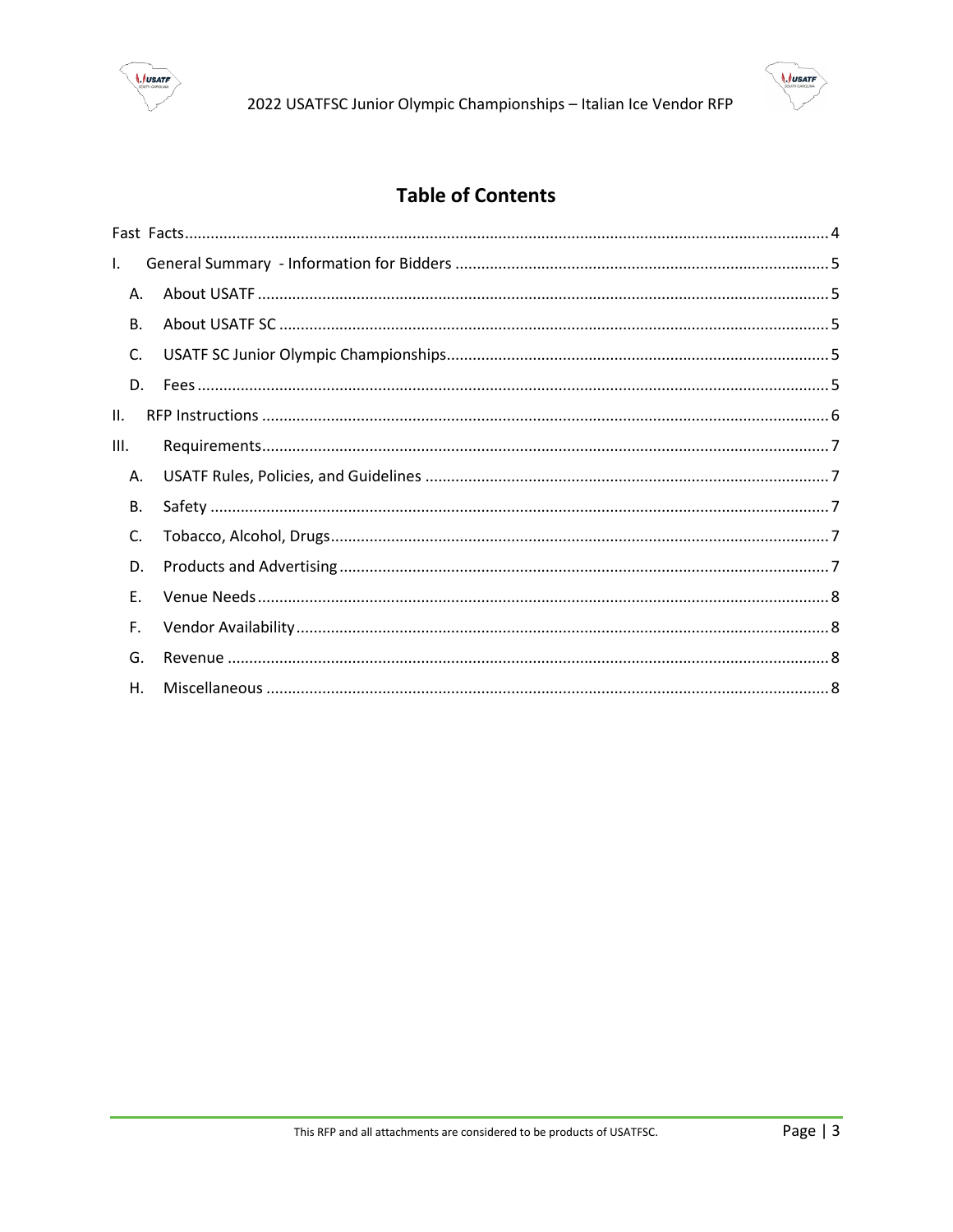

# Fast Facts

<span id="page-3-0"></span>*What:* The USATF Junior Olympic Championships are USATF's premier event for athletes 19 and under. Athletes participate in local events, and the state championships. Athletes that qualify in state (Association) championships throughout the region move on to the USATF Region Championships. Top performing athletes at the regional level qualify for the USATF National Junior Olympic Championships.

### *When:* Jun 17-19, 2022 – **USATF South Carolina Association Junior Olympic Track & Field Championships**

Jul 07-10, 2022 – **USATF Region4 Junior Olympic Track & Field Championships**

- *Where:* Winthrop University, Irwin Belk Track & Field Complex 1162 Eden Terrace Rock Hill, SC, 29730
- *How:* Proposals/Bids are submitted electronically no later than **March 22, 2022** at <https://usatfsc.wufoo.com/forms/qmyfc7i1adnfaf/>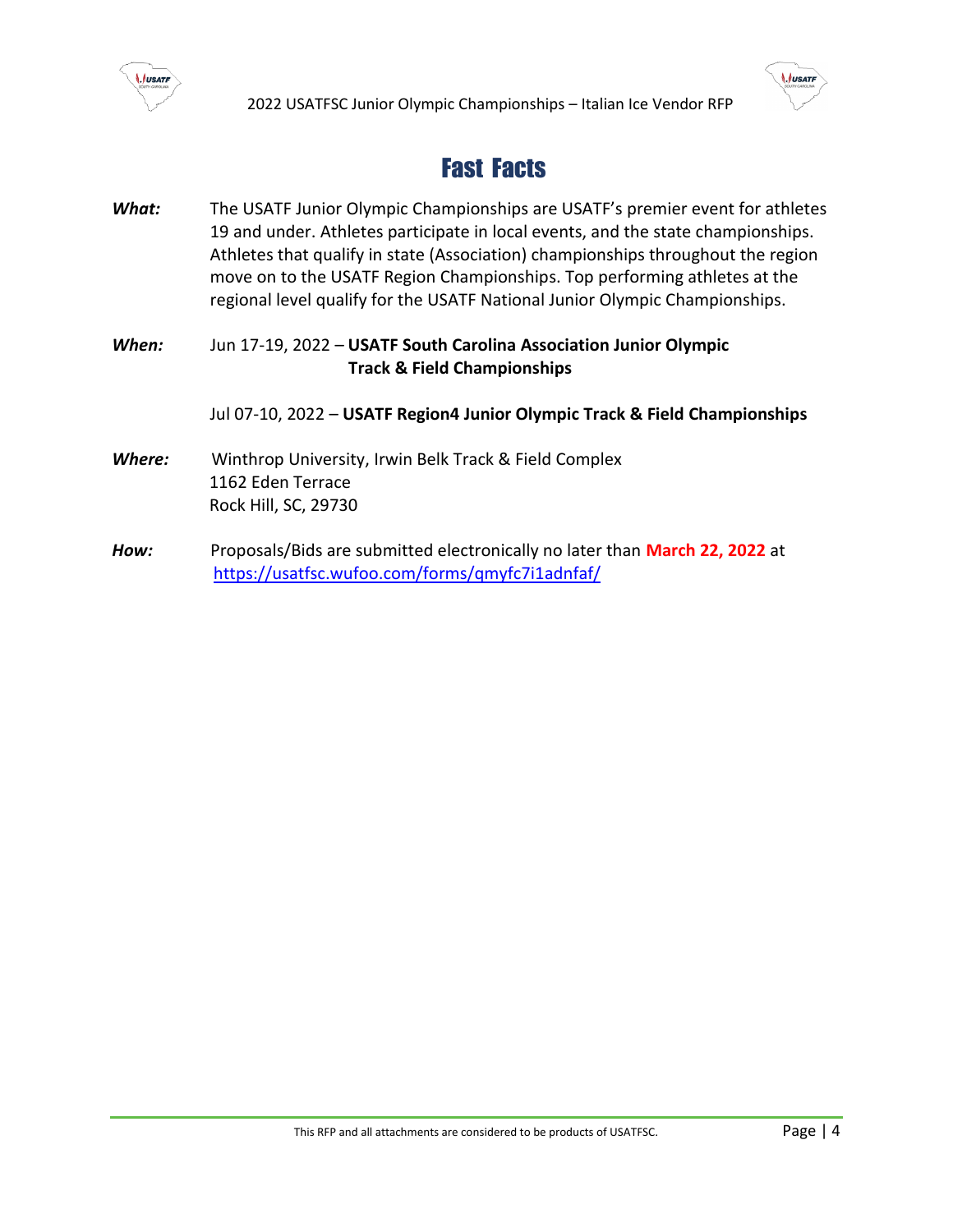# <span id="page-4-0"></span>I. General Summary - Information for Bidders

### <span id="page-4-1"></span>**A. About USATF**

A not-for-profit organization headquartered in Indianapolis, Indiana, USA Track & Field (USATF) is the National Governing Body (NGB) for track & field, long-distance running and race walking in the United States. USATF encompasses the world's oldest organized sports, the mostwatched events of Olympic broadcasts, the No. 1 high school and junior high school participatory sport and more than 30 million adult runners in the United States. USATF consists of 57 member Associations.

### <span id="page-4-2"></span>**B. About USATF SC**

The South Carolina Association is a member association of USA Track & Field (USATF). The South Carolina Association of USATF (USATFSC) oversees and administers state-wide and region-wide programs for all ages in track and field, long distance running, cross country running, trail running, and race walking. USATFSC is committed to promoting fair competition in achieving its purpose of encouraging, improving and promoting amateur Athletics in the State of South Carolina. USATF and its Association Members are non-profit organizations. The USATFSC nonprofit Tax ID number is available on request.

### <span id="page-4-3"></span>**C. USATF SC Junior Olympic Championships**

USA Track & Field of South Carolina (USATFSC) is seeking an on-site Italian Ice vendor for the 2022 USATF South Carolina Junior Olympic Track & Field Championships (USATFSC TF Championships)

- Jun 25-27, 2022 **USATF South Carolina Junior Olympic Track & Field Championship**
- Jul 07-10, 2022 **USATF Region4 Junior Olympic Track & Field Championship**

### <span id="page-4-4"></span>**D. Fees**

- 1. USATFSC does not charge a fee to submit an RFP.
- 2. USATFSC does not pay Vendors of on-site custom event apparel at the 2020 Track & Field Championship events.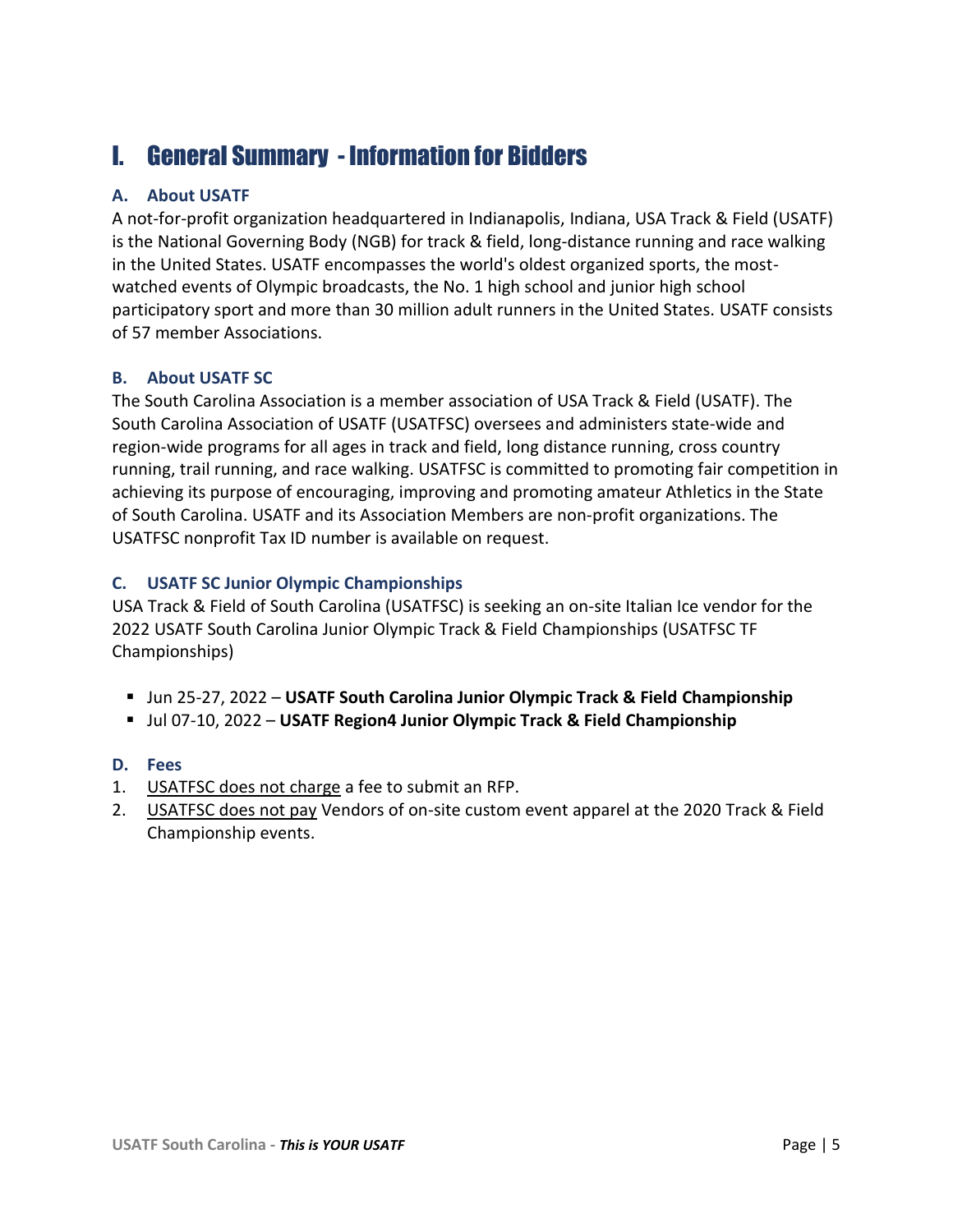



# <span id="page-5-0"></span>II. RFP Instructions

It is important that all prospective bidders review these instructions closely and comply with each specific request. USATFSC will not review submitted proposals that are incomplete and not presented thoroughly.

(*Note: Please label all responses with the appropriate topic heading and numbering scheme.*)

Following is an explanation of the RFP instructions, processes, and USATFSC's expectations of the bidding entity:

- A. As February 2022, all RFP responses and proposals shall be submitted electronically.
- B. All proposals shall be submitted via: <https://usatfsc.wufoo.com/forms/qmyfc7i1adnfaf/>
- C. Bids and Proposals must be received no later than March 22, 2022.
- D. **All correspondence, including questions and the actual Bid/Proposal must be with**: [youth@southcarolina.usatf.org](mailto:youth@southcarolina.usatf.org)
- E. The subject line of the question email must be: **2022 USATF XC JO : Vendor Question**
- F. **Correspondence or submissions to any email address other than** [youth@southcarolina.usatf.org](mailto:youth@southcarolina.usatf.org) **are deemed invalid.**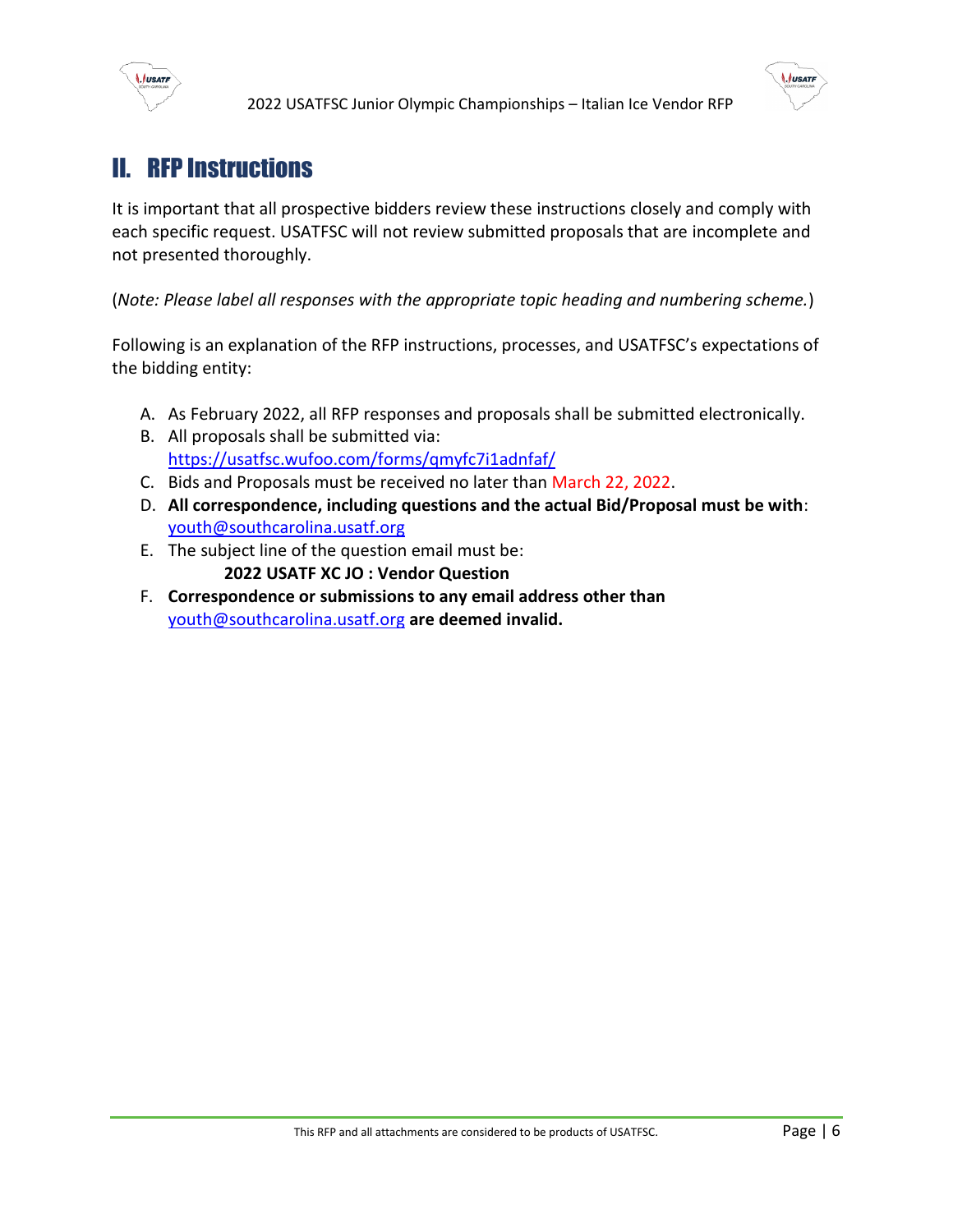



# <span id="page-6-0"></span>III. Requirements

#### <span id="page-6-1"></span>**A. USATF Rules, Policies, and Guidelines**

- 1. Vendor shall agree to accept and abide by USATF rules, policies, and guidelines.
- 2. Vendor shall agree to accept and abide by event rules, policies, and guidelines set forth by USATFSC.

#### <span id="page-6-2"></span>**B. Safety**

- 1. Vendor must consent to a search of the publicly available Dru Sjodin National Sex Offender Public Website (NSOPW) [\(https://www.nsopw.gov/\)](https://www.nsopw.gov/) provided by the U.S. Department of Justice, for any employee, representative, or contractor that will be present at the Events.
- 2. Vendor shall provide no later than fifteen (15) days in advance of the Events the full legal name and address of any employee, representative, or contractor that will be present at the Events.
- 3. No employee, representative, or contractor of the Vendor that is found in the NSOPW shall be allowed on the premises of the Venue during any USATF or USATFSC sanctioned event.
- 4. No employee, representative, or contractor of the Vendor shall not allow any child or minor not accompanied by a parent or USATF Certified Coach into a trailer, building, or enclosed or concealed area.
- 5. No employee, representative, or contractor of the Vendor shall be alone (in a one-on-one setting) with any child or minor at any time.

#### <span id="page-6-3"></span>**C. Tobacco, Alcohol, Drugs**

- 1. Vendor shall not possess alcohol at the Venue or on the Venue premises.
- 2. Vendor shall not consume alcohol at the Venue or on the Venue premises.
- 3. Vendor shall not possess any illegal drugs or drug paraphernalia at the Venue or on the Venue premises.
- 4. Vendor shall not consume or use any illegal drugs at the Venue or on the Venue premises.
- 5. Tobacco products (smokeless and non-smokeless) shall not be used on Venue premises.
- 6. e-Cigarettes or other similar "vaping" devices shall not be used on Venue premises during.
- 7. Tobacco product shall not be visible at the Venue or on the Venue premises.

#### <span id="page-6-4"></span>**D. Products and Advertising**

- 1. USATFSC shall have the right to approve or disapprove any item the Vendor sells or proposes to sale.
- 2. USATFSC shall have the right to approve or disapprove any and all advertisement.
- 3. No obscene, profane, or offensive items may be displayed.
- 4. No obscene, profane, or offensive items shall be sold.
- 5. No sexually suggestive items shall be displayed.
- 6. No sexually suggestive items shall be sold.
- 7. No items that promote, condone, and are construed as bullying shall be displayed.
- 8. No items that promote, condone, and are construed as bullying shall be sold.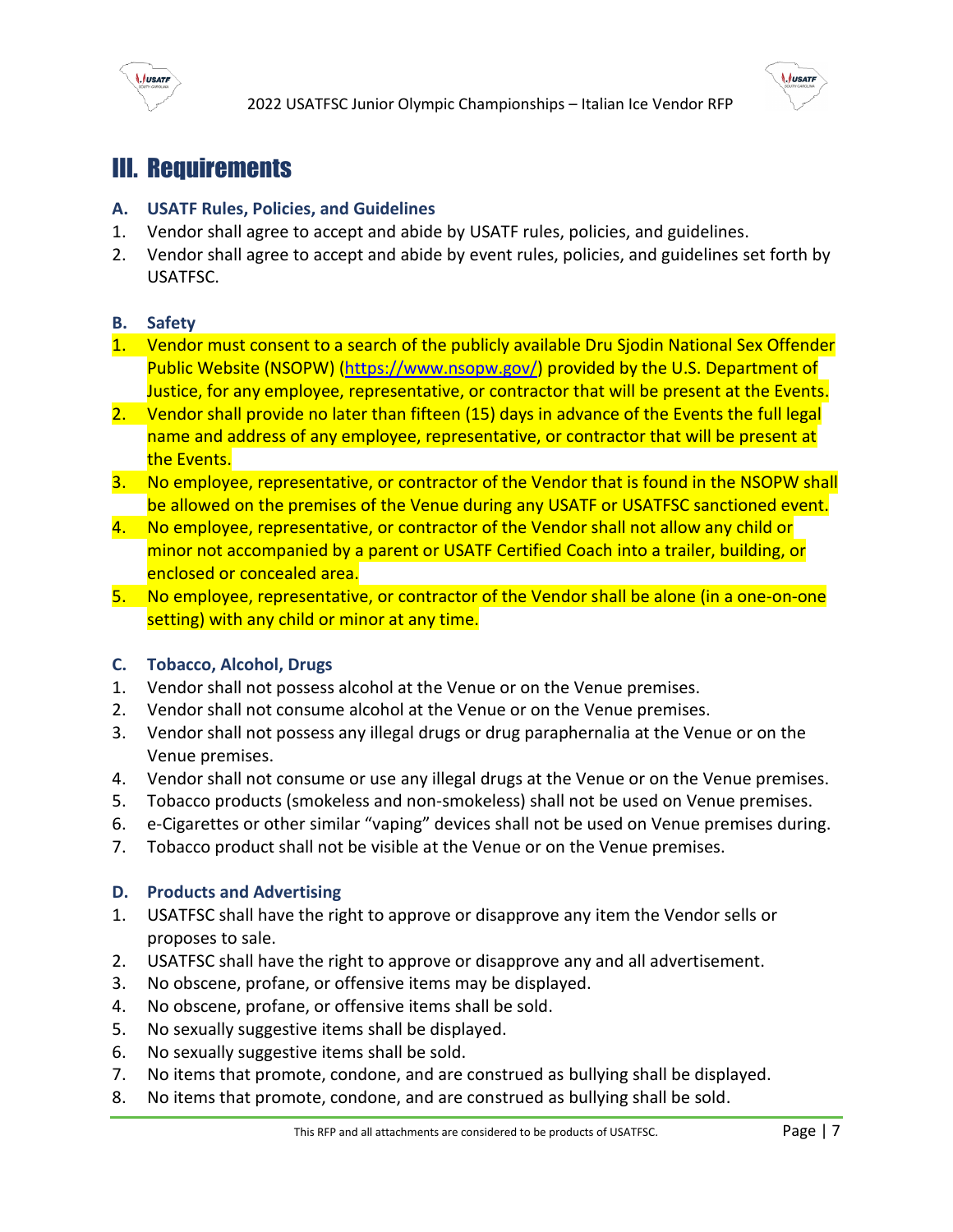

2022 USATFSC Junior Olympic Championships – Italian Ice Vendor RFP



- 9. No items that negatively portray USATF or USATFSC or any USATF Association shall be displayed.
- 10. No items that negatively portray USATF or USATFSC or any USATF Association shall be sold.
- 11. No items that negatively portray any Athlete or Team shall be displayed.
- 12. No items that negatively portray any Athlete or Team shall be sold.
- 13. No items that negatively portray the Venue shall be sold.

### <span id="page-7-0"></span>**E. Venue Needs**

- 1. Every proposal shall include items required by the vendor:
	- a. **Electrical requirements**
	- b. **Water requirements**
	- c. **Footprint (dimensions: length x width) of space required**
	- d. **Vehicle clearance**
- 2. Every proposal shall include an emergency plan to secure equipment and merchandise in the case of inclement weather or imminent danger.

### <span id="page-7-1"></span>**F. Vendor Availability**

- 1. Vendor shall be on-site, set up, and ready for customer prior to start of competition:
	- a. No later than 12:00 ET the first day of competition
	- b. No later than 08:00 ET on subsequent days of competition.
- 2. The Vendor shall be on-site and open to serve Customers until competition ends:
	- a. until 18:00 ET each day of competition, except the last day of competition.
	- b. until 15:00 ET on the last day of competition
- 3. The Vendor shall not move any vehicle or trailer within the Venue during competition.
- 4. The Vendor shall not move any vehicle or trailer within the Venue until after the Event has concluded, and with approval from USATFSC.

### <span id="page-7-2"></span>**G. Revenue**

- 1. USATFSC shall not disclose with any Vendor the terms or proposals of any other Vendor.
- 2. Each Vendor shall submit a proposal that includes:
	- **USATF South Carolina Junior Olympic Track & Field Championships**
	- **USATF Region4 Junior Olympic Track & Field Championships**
- 3. The Vendor shall provide an accounting of all sales at the conclusion of business each day during the Event.

### <span id="page-7-3"></span>**H. Miscellaneous**

- 1. The Vendor shall neither destroy nor alter the Venue in any manner.
- 2. The Vendor shall deposit all garbage, waste, or refuse into the appropriate containers.
- 3. On the last day of the Event, the Vendor shall dismantle and remove any and all items brought to the location by that Vendor.